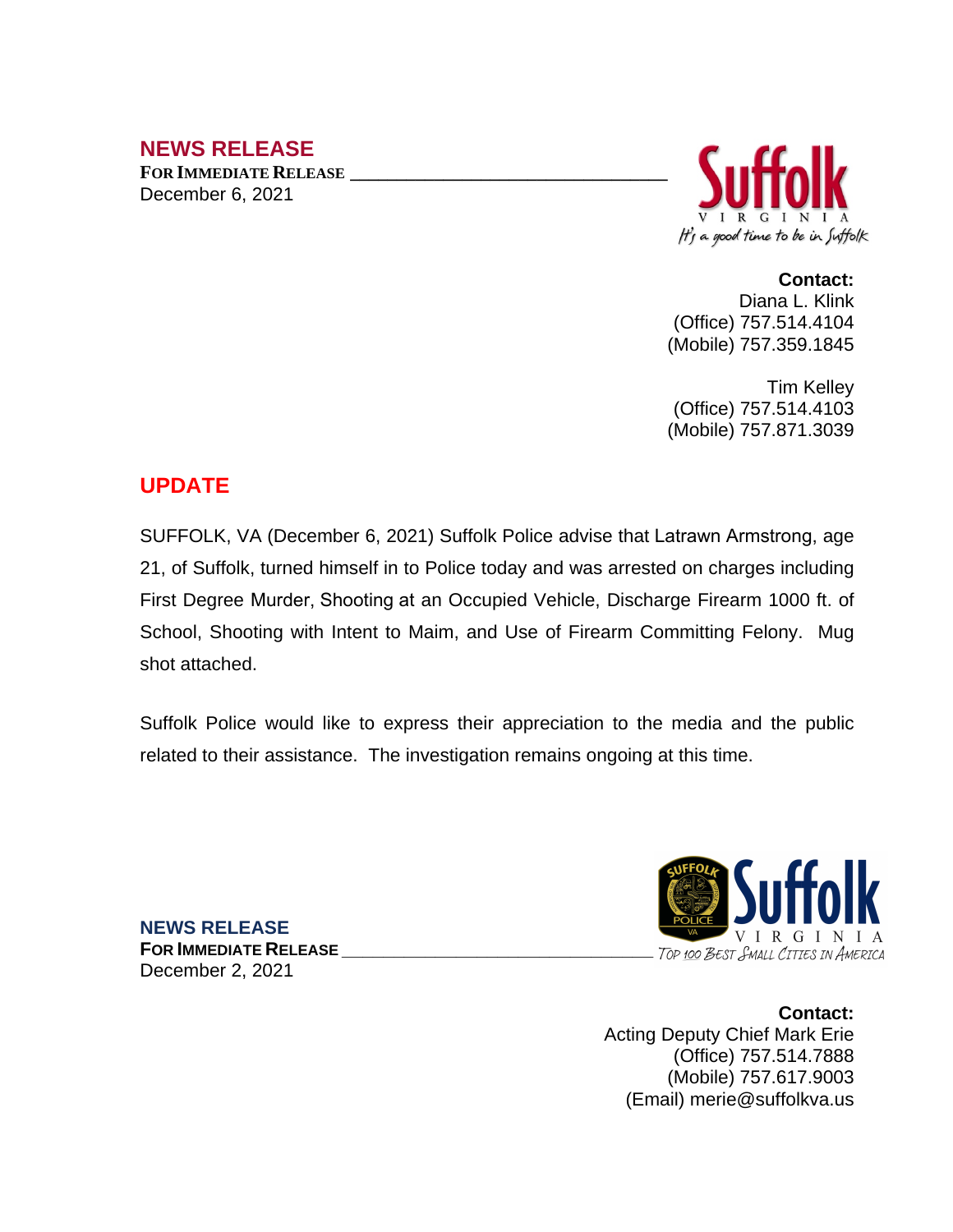### **UPDATE**

SUFFOLK, VA (December 2, 2021) The Suffolk Police have made a second arrest in the fatal shooting which took place on November 28, 2021, in the 1100 block of Cogic Square. One additional subject has been charged and is wanted in connection with the incident.

Dennis Whitehead, age 21, of Suffolk, turned himself in to police earlier this evening. Mr. Whitehead has been charged with First Degree Murder, Shooting at an Occupied Vehicle, Discharge Firearm 1000 ft. of School, Possession of a Firearm by a Convicted Felon, Shooting with Intent to Maim, and Use of Firearm Committing Felony. Mr. Whitehead is currently in the custody at Western Tidewater Regional Jail.

Police are still seeking the public's assistance locating Latrawn Armstrong, age 21, of Suffolk, on charges including First Degree Murder, Shooting at an Occupied Vehicle, Discharge Firearm 1000 ft. of School, Shooting with Intent to Maim, and Use of Firearm Committing Felony. Mr. Armstrong is possibly residing in the 100 block of Wake Forest Court, and he is also considered armed and dangerous.

The investigation remains ongoing at this time, and there is no further information available for release. If anyone has information regarding this incident, please contact Suffolk Police or Suffolk Crime Line. To submit online, go to **[www.p3tips.com](http://www.p3tips.com)**, visit the Suffolk Police Department website (**[www.suffolkva.us/spd](http://www.suffolkva.us/spd)**) and look for the Suffolk Crime Line link, or go to the Suffolk Police Department Facebook page at **[www.facebook.com/suffolkpolicedepartment](http://www.facebook.com/suffolkpolicedepartment)**. You can also call 888-LOCK-U-UP, 1-888-562-5887, Option 5. Once a person submits a tip, they will be given a TIP ID and password. With this information they can login at p3tips.com and submit follow-up information, engage in two-way dialogue, be informed of the outcome of the tip, and access any pertinent reward information.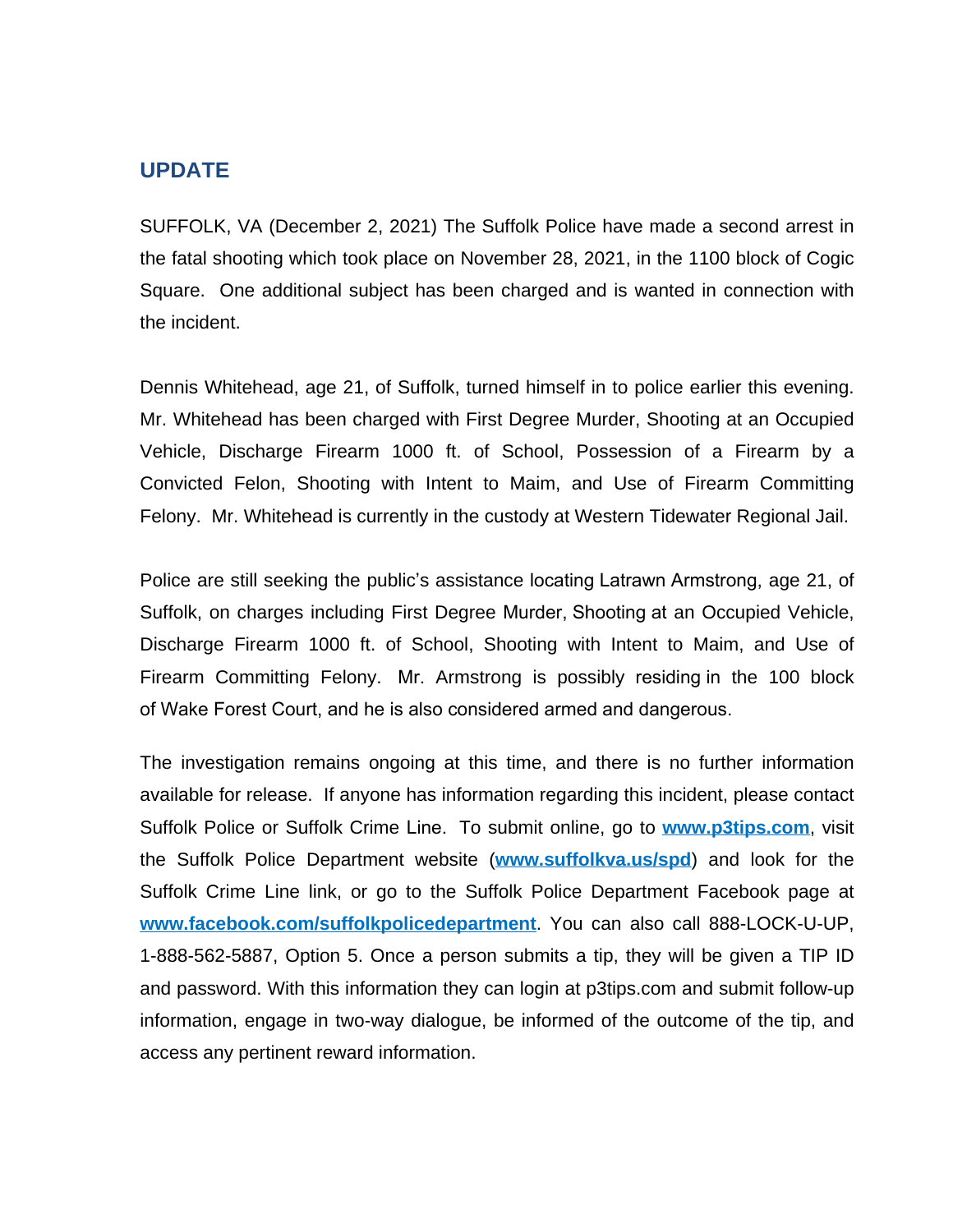## **NEWS RELEASE**

**FOR IMMEDIATE RELEASE \_\_\_\_\_\_\_\_\_\_\_\_\_\_\_\_\_\_\_\_\_\_\_\_\_\_\_\_\_\_\_\_\_\_** December 2, 2021



**Contact:** Diana L. Klink (Office) 757.514.4104 (Mobile) 757.359.1845

Tim Kelley (Office) 757.514.4103 (Mobile) 757.871.3039

## **UPDATE**

SUFFOLK, VA (December 2, 2021) Suffolk Police advise that an arrest has been made in the fatal shooting that took place on November 28, 2021, in the 1100 block of Cogic Square, and two additional subjects have been charged and are wanted in connection with the incident.

Kareem Jamal Hunter, age 24, of Suffolk, was arrested today on charges including First Degree Murder, Shooting from Vehicle, Shooting Across Road, Discharge Firearm 1000 ft. of School, Possession of a Firearm by Convicted Felon, Shooting with Intent to Maim, and Use of Firearm in the Commission of a Felony. He is currently in custody at the Western Tidewater Regional Jail. Mug shot attached.

Police are seeking the public's assistance locating Dennis Whitehead, age 21, of Suffolk, on charges including First Degree Murder, Shooting at an Occupied Vehicle, Discharge Firearm 1000 ft. of School, Possession of a Firearm by a Convicted Felon, Shooting with Intent to Maim, and Use of Firearm Committing Felony. Mr. Whitehead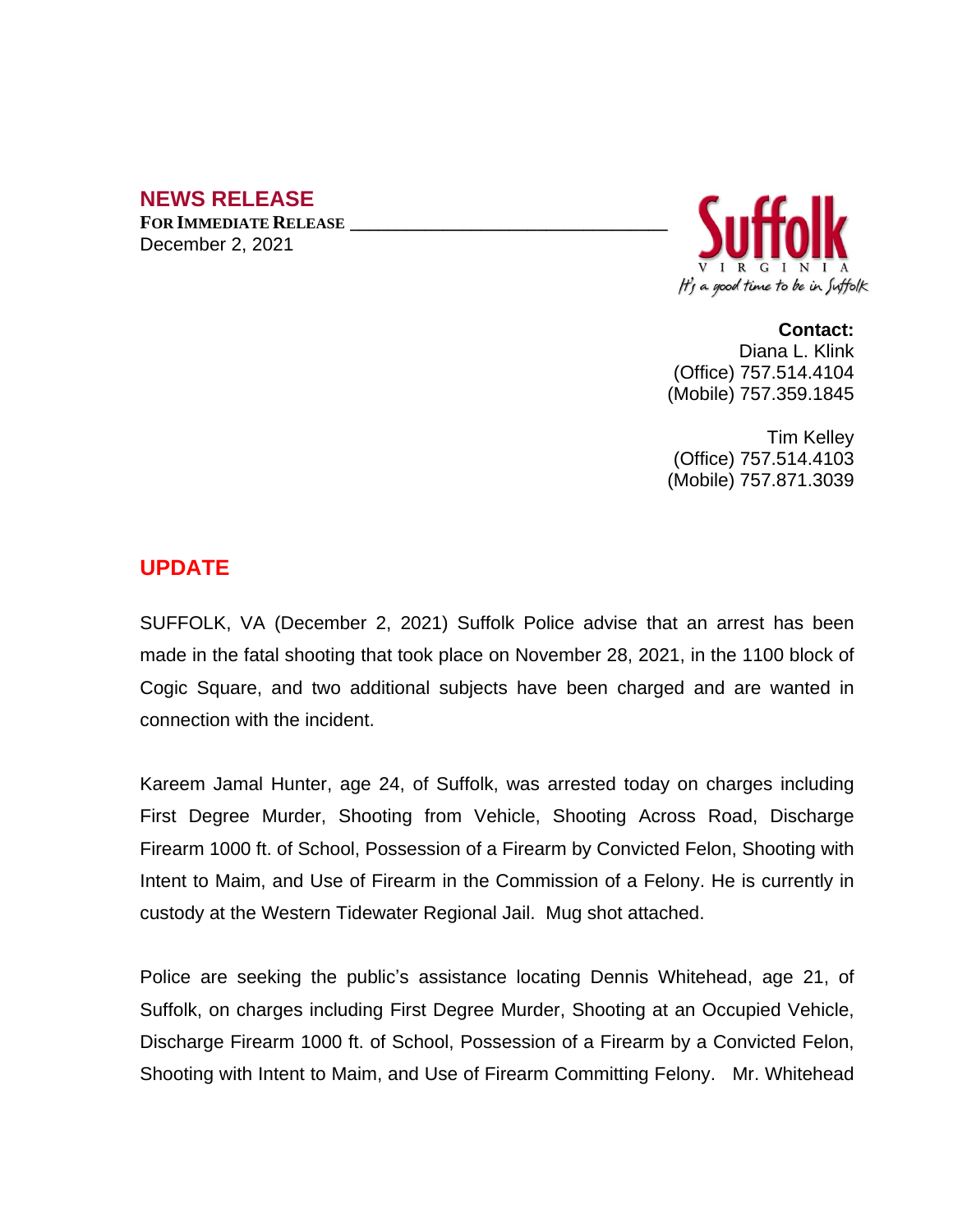is known to operate a black Nissan sedan, and is believed to be armed and dangerous. Mug shot also attached.

Police are also seeking the public's assistance locating Latrawn Armstrong, age 21, also of Suffolk, on charges including First Degree Murder, Shooting at an Occupied Vehicle, Discharge Firearm 1000 ft. of School, Shooting with Intent to Maim, and Use of Firearm Committing Felony. Mr. Armstrong is possibly residing in the 100 block of Wake Forest Court, and he is also considered armed and dangerous. Mug shot also attached.

The investigation remains ongoing at this time. Anyone with information on the whereabouts of Dennis Whitehead and Latrawn Armstrong are asked to contact Suffolk Police or Suffolk Crime Line. To submit online, go to [www.p3tips.com](http://www.p3tips.com), visit the Suffolk Police Department website ([www.suffolkva.us/spd\)](http://www.suffolkva.us/spd) and look for the Suffolk Crime Line link, or go to the Suffolk Police Department Facebook page at [www.facebook.com/suffolkpolicedepartment](http://www.facebook.com/suffolkpolicedepartment). You can also call 888-LOCK-U-UP, 1-888-562-5887, Option 5. Once a person submits a tip, they will be given a TIP ID and password. With this information they can login at p3tips.com and submit follow-up information, engage in two-way dialogue, be informed of the outcome of the tip, and access any pertinent reward information.

### **UPDATE**

SUFFOLK, VA (November 29, 2021) Suffolk Police advise that the victim in the shooting incident that occurred on Sunday, November 28, 2021, in the 1100 block of Cogic Square, has been identified as Jason Javon Lewis, age 21, of Portsmouth.

The second involved victim has been identified as Kareem Jamal Hunter, age 24, of Suffolk, and he remains hospitalized.

The investigation remains ongoing at this time. Citizens in the area can expect to see an increased Police presence in the community as the investigation continues.